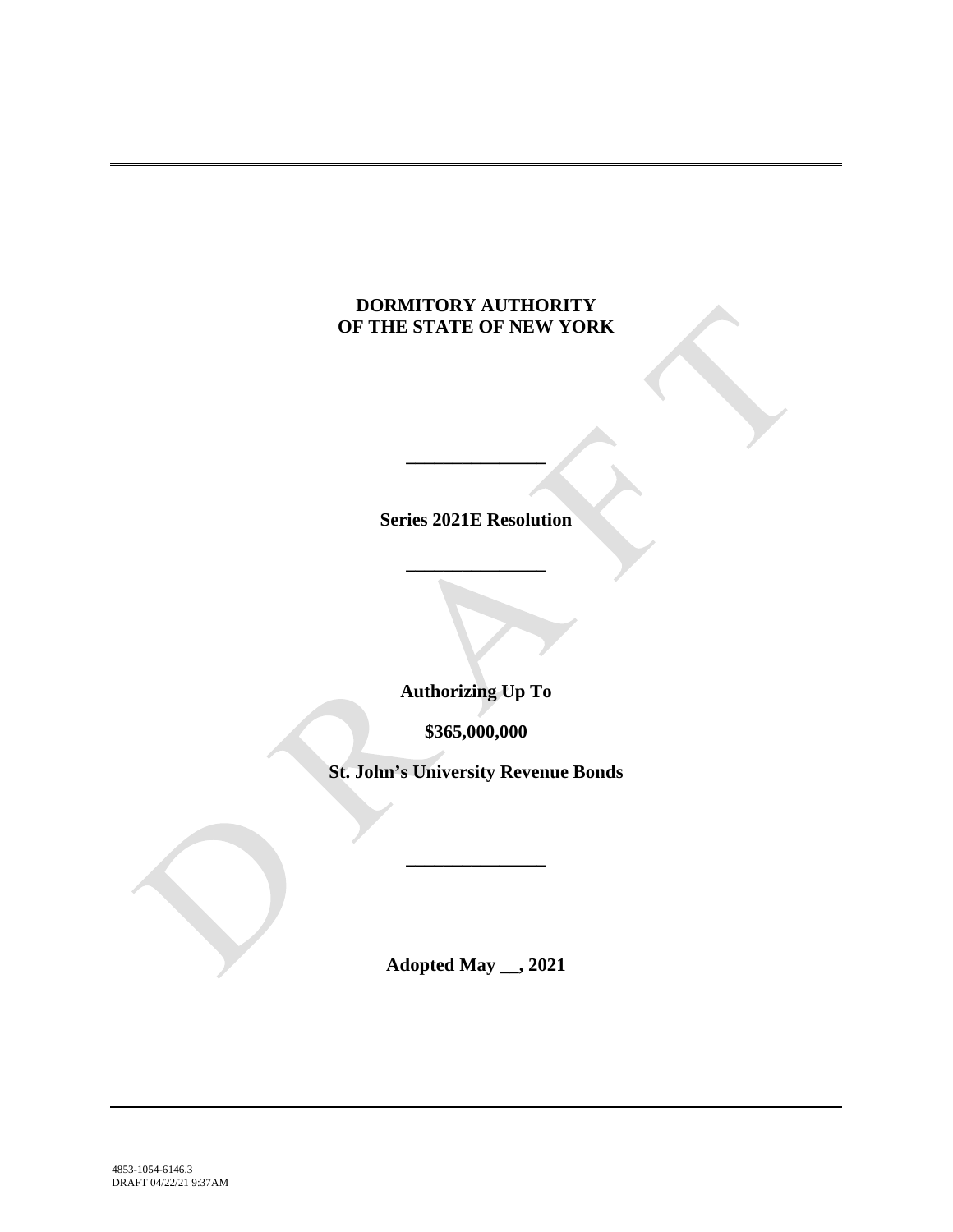### **TABLE OF CONTENTS**

### **ARTICLE I. DEFINITIONS AND STATUTORY AUTHORITY**

# **ARTICLE II. AUTHORIZATION, TERMS AND ISSUANCE OF BONDS**

### **ARTICLE III.**

# **FUNDS AND ACCOUNTS; PLEDGE**

# **ARTICLE IV. EXECUTION AND AUTHENTICATION**

# **ARTICLE V. APPLICATION OF PROCEEDS**

# **ARTICLE VI. SPECIAL COVENANTS**

### **ARTICLE VII.**

### **ARTICLE VIII. MISCELLANEOUS**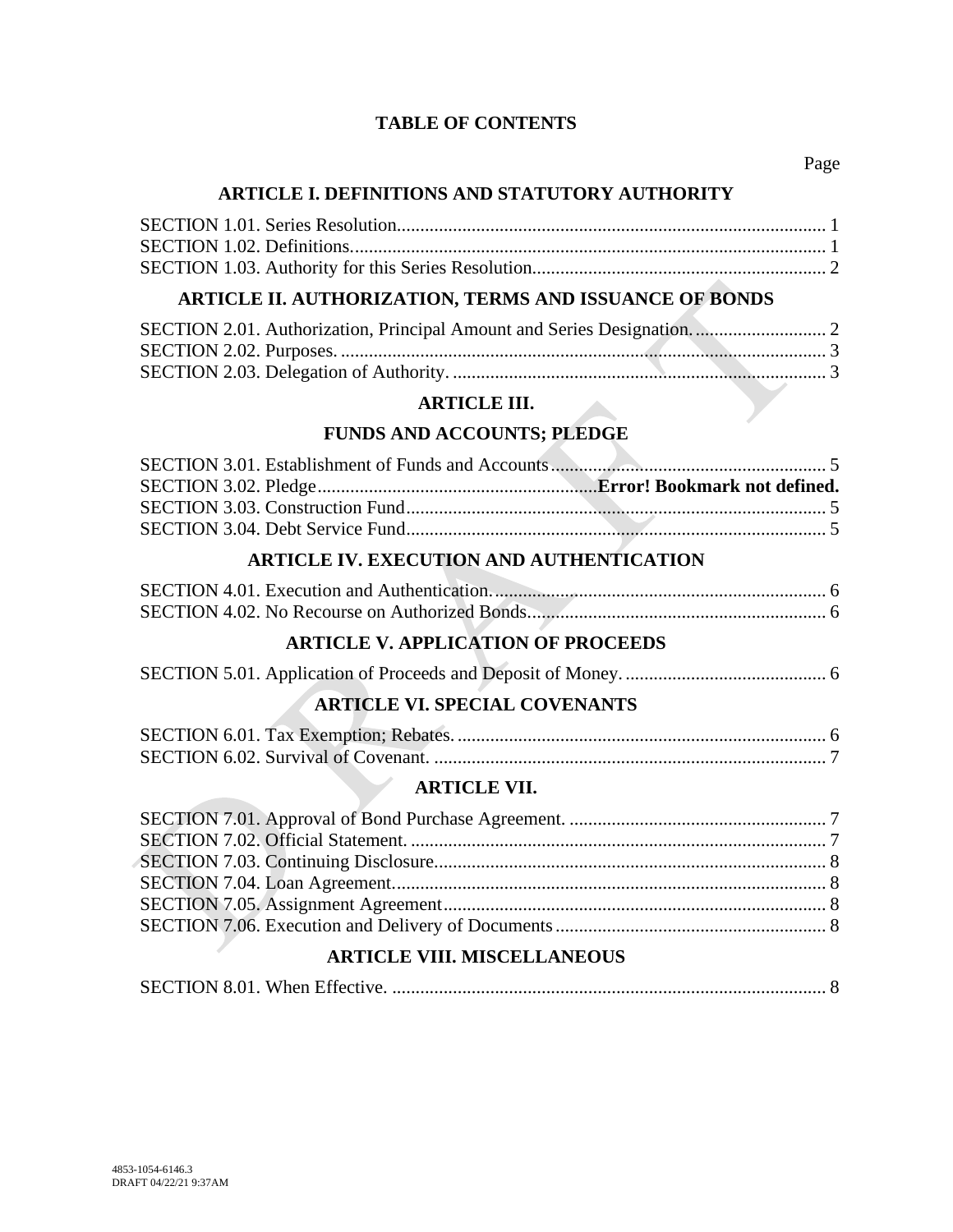### **SERIES 2021E RESOLUTION AUTHORIZING UP TO \$365,000,000 ST. JOHN'S UNIVERSITY REVENUE BONDS**

**BE IT RESOLVED** by the Dormitory Authority of the State of New York, as

follows:

#### **ARTICLE I.**

#### **DEFINITIONS AND STATUTORY AUTHORITY**

**SECTION 1.01. Series Resolution.** This "Series 2021E Resolution Authorizing Up To \$365,000,000 St. John's University Revenue Bonds" is supplemental to, and constitutes a Series Resolution within, the meaning of and is adopted in accordance with Article II of, the resolution adopted by the Authority on June 20, 2012, entitled "St. John's University Revenue Bond Resolution, A Resolution Authorizing The Issuance By The Dormitory Authority Of The State Of New York Of Its St. John's University Revenue Bonds; Providing For The Payment Of The Principal Of And Interest On Such Bonds; And Providing For The Rights Of The Holders Thereof," and referred to herein as the "Resolution."

**SECTION 1.02. Definitions.** (a) All terms which are defined in Section 1.01 of the Resolution, unless otherwise defined herein, shall have the same meanings, respectively, in this Series Resolution as such terms are given in said Section 1.01 of the Resolution.

In addition, as used in this Series Resolution, unless the context shall otherwise require, the following terms shall have the respective meanings set forth below.

**"Additional Bonds"** means the Bonds authorized and issued by the Authority under the Resolution pursuant to the Series 2021A Resolution Authorizing Up To \$365,000,000 St. John's University Revenue Bonds, the Series 2021B Resolution Authorizing Up To \$365,000,000 St. John's University Revenue Bonds, the Series 2021C Resolution Authorizing Up To \$365,000,000 St. John's University Revenue Bonds and the Series 2021D Resolution Authorizing Up To \$365,000,000 St. John's University Revenue Bonds, adopted on the date of adoption of this Series Resolution.

**"Assignment Agreement"** means the Assignment Agreement from the Authority and Trustee and acknowledged by St. John's University, to be dated as of the date of issuance of the Authorized Bonds or such other date determined by the Authorized Officer of the Authority executing the Assignment Agreement on behalf of the Authority.

**"Authorized Bond"** means any Bonds authorized by Article II of this Series Resolution.

**"Construction Fund"** means the fund so designated, established and created pursuant to Section 3.01 hereof.

**"Cost of Issuance Account"** means the account within the Construction Fund so designated, established and created pursuant to Section 3.01 hereof.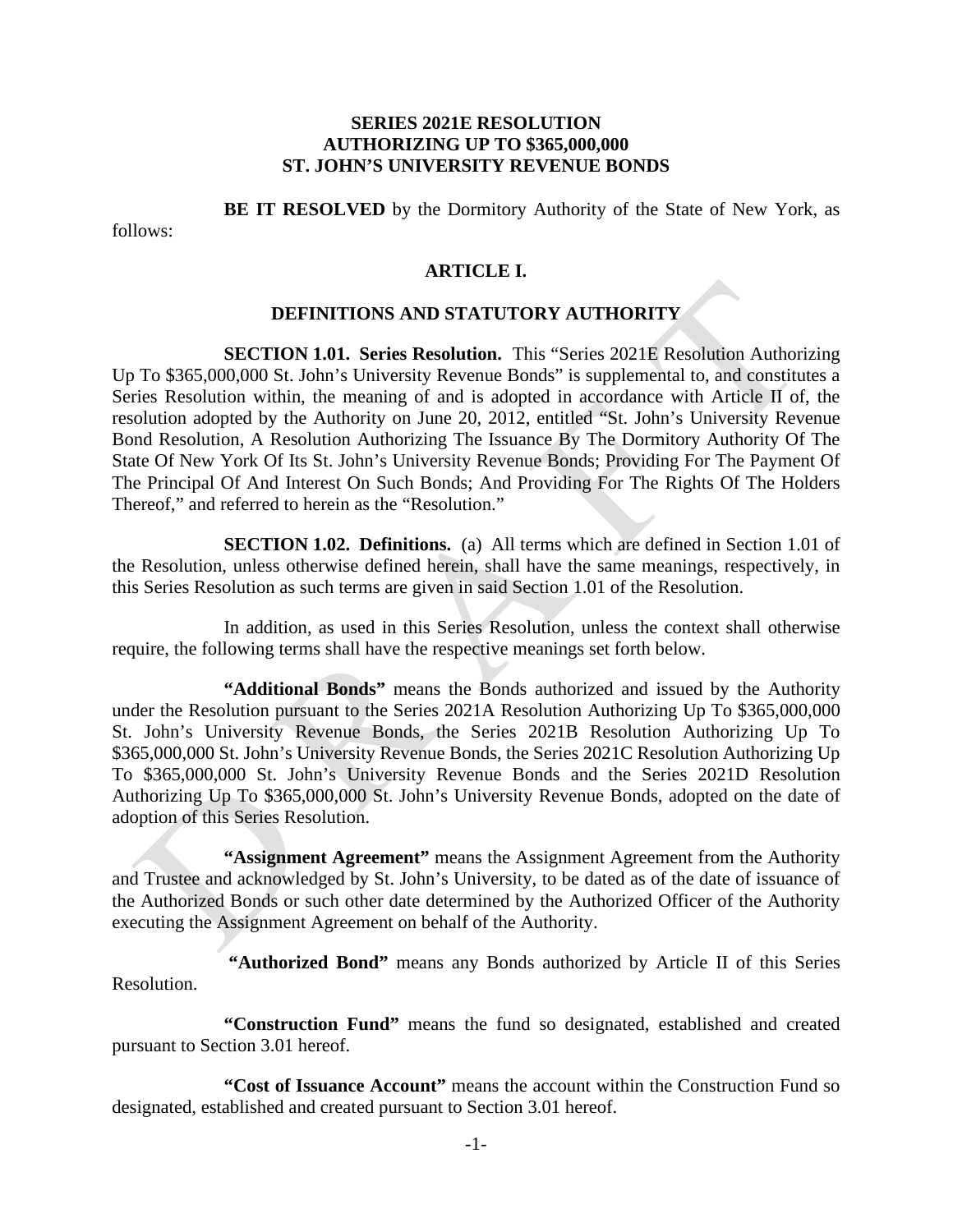**"Debt Service Fund"** means the fund so designated, established and created pursuant to Section 3.01 hereof.

**"Project"** has the meaning given to such term in the Loan Agreement.

**"Refunded Bonds"** means the bonds of the series and maturities designated as the "Refunded Bonds" pursuant to Section 2.03(q) hereof.

**"Series Resolution"** means this Series 2021E Resolution Authorizing Up To \$365,000,000 St. John's University Revenue Bonds.

**"Tax Certificate"** means a certificate executed by an Authorized Officer of the Authority, including the appendices, schedules and exhibits thereto, executed in connection with the issuance of the Tax Exempt Authorized Bonds in which the Authority makes representations and agreements as to arbitrage compliance with the provisions of Section 141 through 150, inclusive, of the Code, or any similar certificate, agreement or other instrument made, executed and delivered in lieu of said certificate, in each case as the same may be amended or supplemented.

**"Tax Exempt Authorized Bond"** means any Authorized Bond as to which Bond Counsel has rendered an opinion to the effect that interest on such Authorized Bond is excluded from the gross income of the Holder thereof for purposes of federal income taxation under Section 103(a) of the Code.

(b) Words of the masculine gender shall be deemed and construed to include correlative words of the feminine and neutral genders. Unless the context shall otherwise indicate, words importing the singular number shall include the plural number and vice versa, and words importing persons shall include firms, associations and corporations, including public bodies, as well as natural persons.

The terms "hereby," "hereof," "hereto," "herein," "hereunder," and any similar terms, as used in this Series Resolution, refer to this Series Resolution.

**SECTION 1.03. Authority for this Series Resolution.** This Series Resolution is adopted pursuant to the provisions of the Act and the Resolution.

### **ARTICLE II.**

### **AUTHORIZATION, TERMS AND ISSUANCE OF AUTHORIZED BONDS**

# **SECTION 2.01. Authorization, Principal Amount and Series Designation.** A

Series of Bonds entitled to the benefit, protection and security of the Resolution is hereby authorized to be issued in an aggregate principal amount not to exceed, together with the aggregate principal amount of the Additional Bonds issued, \$365,000,000. Such Series of Authorized Bonds shall be designated as and shall be distinguished from the Bonds of all Series by the title "St. John's University Revenue Bonds, Series " followed by the year of issuance and such letter(s) or number(s), if any, as may be determined by an Authorized Officer of the Authority to indicate the order of issuance, pursuant to and subject to the terms, conditions and limitations established in the Resolution and this Series Resolution.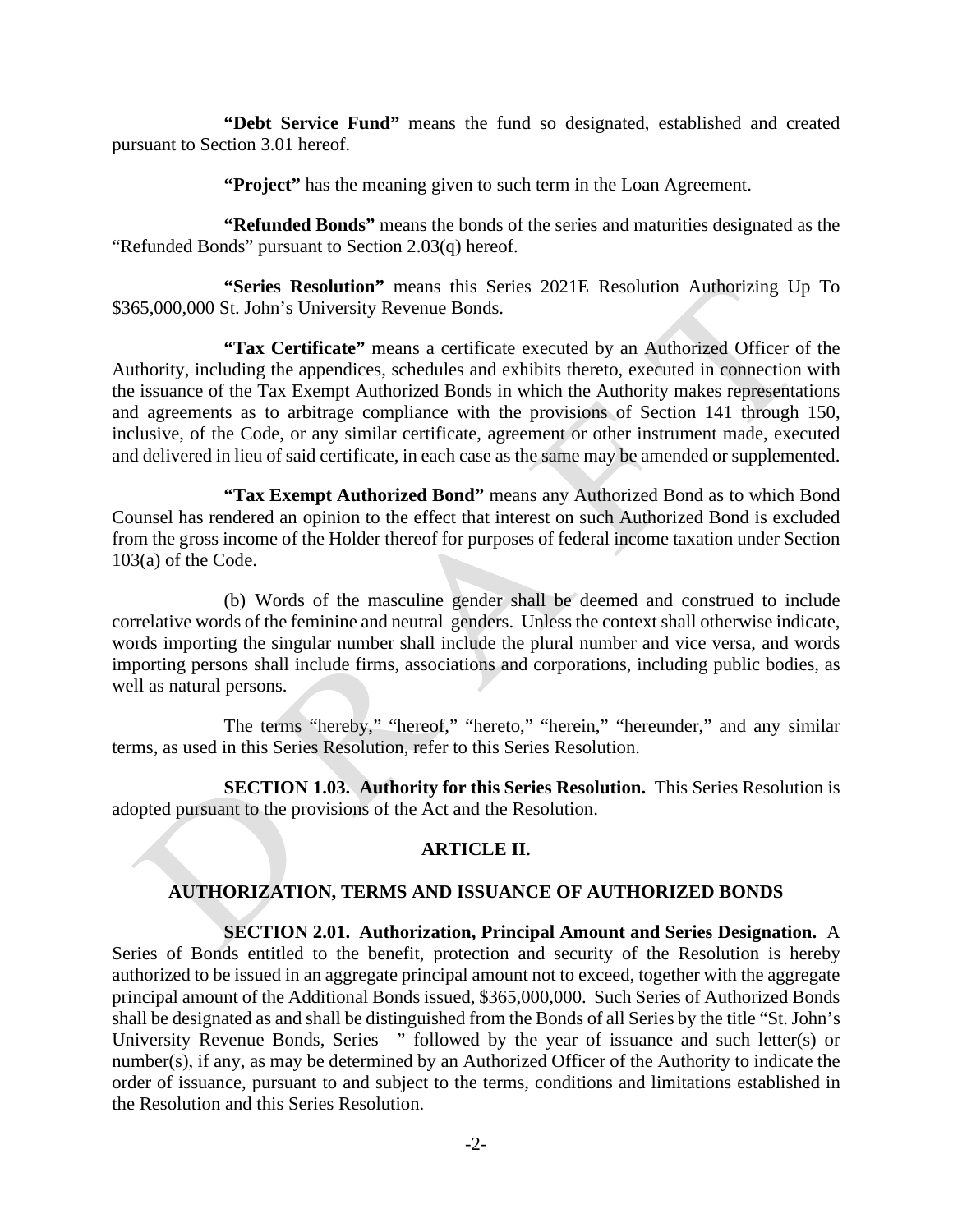**SECTION 2.02. Purposes.** The Authorized Bonds are authorized hereby to be issued for the one or more of the purposes of (i) paying or providing for the payment of the Refunded Bonds, (ii) providing for the payment associated with the termination of the interest rate exchange agreement, (iii) paying the Costs of the Project, (iv) funding capitalized interest, and (v) paying Costs of Issuance of the Authorized Bonds.

**SECTION 2.03. Delegation of Authority.** There is hereby delegated to any Authorized Officer of the Authority, subject to the limitations contained herein and in the Resolution and the Act, the power with respect to the Authorized Bonds to determine and carry out the following:

(a) The sale of the Authorized Bonds at public or private sale, provided that in the case of a private sale the purchase price paid by the purchasers thereof shall not be less than ninety–five percent (95%) of the principal amount of the Authorized Bonds so sold; the approval of the terms of and publication of an official statement, offering memorandum or circular, or other offering document prepared in connection with the issuance and sale of the Authorized Bonds; and the publication of a notice of sale or execution of a contract or contracts of purchase at public or private sale on behalf of the Authority;

(b) Subject to the limitation set forth in Section 2.01 hereof, the principal amount of Authorized Bonds to be issued;

(c) The dated date or dates, maturity date or dates, and principal amount of each maturity of the Authorized Bonds, the amount and date of each Sinking Fund Installment, if any, and which Authorized Bonds are Serial Bonds or Term Bonds, if any, and the Record Date or Record Dates of the Authorized Bonds for which the Record Date or Record Dates is other than the fifteenth  $(15<sup>th</sup>)$  day of the calendar month next preceding an interest payment date for such Authorized Bonds; *provided, that,* no Authorized Bond shall mature later than thirty-one (31) years from the date on which the Authorized Bonds were initially issued;

(d) Except in the case of Capital Appreciation Bonds and Deferred Income Bonds, the interest rate or rates of the Authorized Bonds or, if issued as Variable Interest Rate Bonds, the manner of determining the interest rate or rates, the date from which interest on the Authorized Bonds shall accrue, the first interest payment date therefor, and the date or dates on which the rate at which Variable Interest Rate Bonds bear interest shall be adjusted and the date or dates on which interest on such Variable Rate Bonds shall be paid, or the manner of determining the same, and the manner in which interest is to be paid on such Variable Interest Rate Bonds; *provided, however,* that the true interest cost of the Authorized Bonds issued as fixed rate bonds do not exceed seven and one-half percent (7½%) per annum for Tax-Exempt Authorized Bonds and ten percent (10%) per annum for taxable Authorized Bonds and the initial interest rate on the Authorized Bonds issued as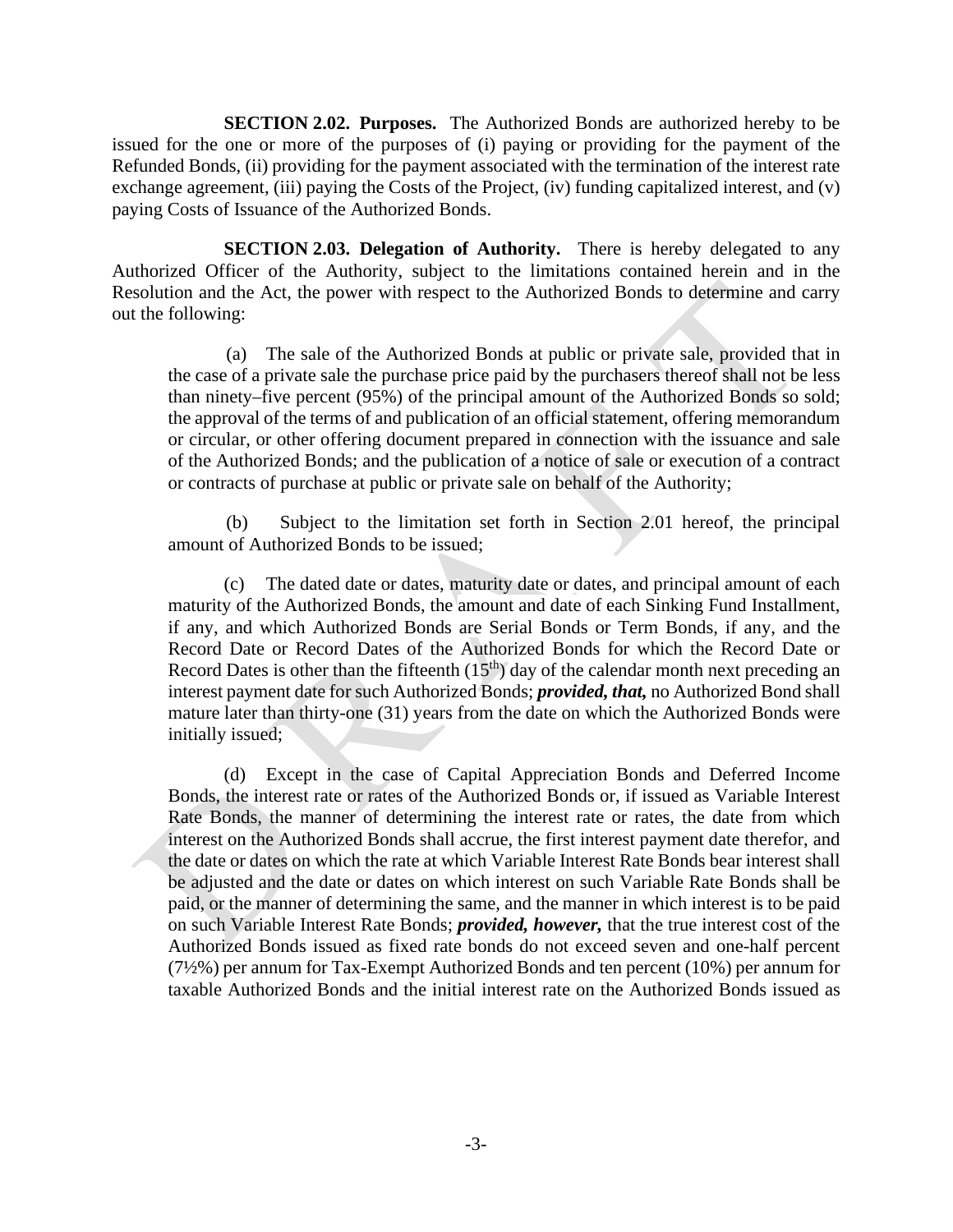Variable Interest Bonds do not exceed seven and one-half percent (7½%) per annum Bonds and ten percent (10%) per annum for taxable Authorized Bonds;

(e) If Authorized Bonds are Capital Appreciation Bonds, the Valuation Dates for such Authorized Bonds and the Accreted Value on each such Valuation Day;

(f) If Authorized Bonds are Deferred Income Bonds, the Interest Commencement Date for such Authorized Bonds, the Valuation Dates prior to the Interest Commencement Date for such Authorized Bonds the Appreciated Value on each such Valuation Date;

(g) The Maximum Interest Rate, if any, and the Minimum Interest Rate, if any, in connection with any Authorized Bonds issued as Variable Interest Rate Bonds;

(h) If Authorized Bonds are Option Bonds or Variable Interest Rate Bonds, provisions regarding tender for purchase thereof, and payment of the purchase thereof;

(i) The denomination or denominations of and the manner of numbering and lettering of the Authorized Bonds;

(j) Subject to the provisions of Section 3.01 of the Resolution, the place or places of payment of the principal, Sinking Fund Installments, if any, and Redemption Price of and interest on the Authorized Bonds;

(k) The Redemption Price or Redemption Prices, if any, and, subject to Article IV of the Resolution, the redemption date and terms, if any, for the Authorized Bonds; *provided, however,* that the Redemption Price of any Authorized Bonds subject to redemption at the election or direction of the Authority shall not be greater than one hundred three percent (103%) of the principal amount of the Authorized Bonds to be redeemed plus accrued interest thereon to the date of redemption and/or may alternatively be determined by a formula which is intended to "make whole" the holders of such Authorized Bonds by setting a redemption price based on the expected rate of return to such holders;

(l) Provisions for the sale or exchange or the Authorized Bonds for the delivery thereof;

(m) The form of the Authorized Bonds, and the form of the Trustee's certificate of authentication thereon and whether any Authorized Bonds are to be issued as Book Entry Bonds and the Depository therefor;

(n) If Authorized Bonds are to be exchanged for bond, notes or other evidence of indebtedness of the Institution, the provisions regarding such exchange;

(o) Directions for the application of the proceeds of the Authorized Bonds;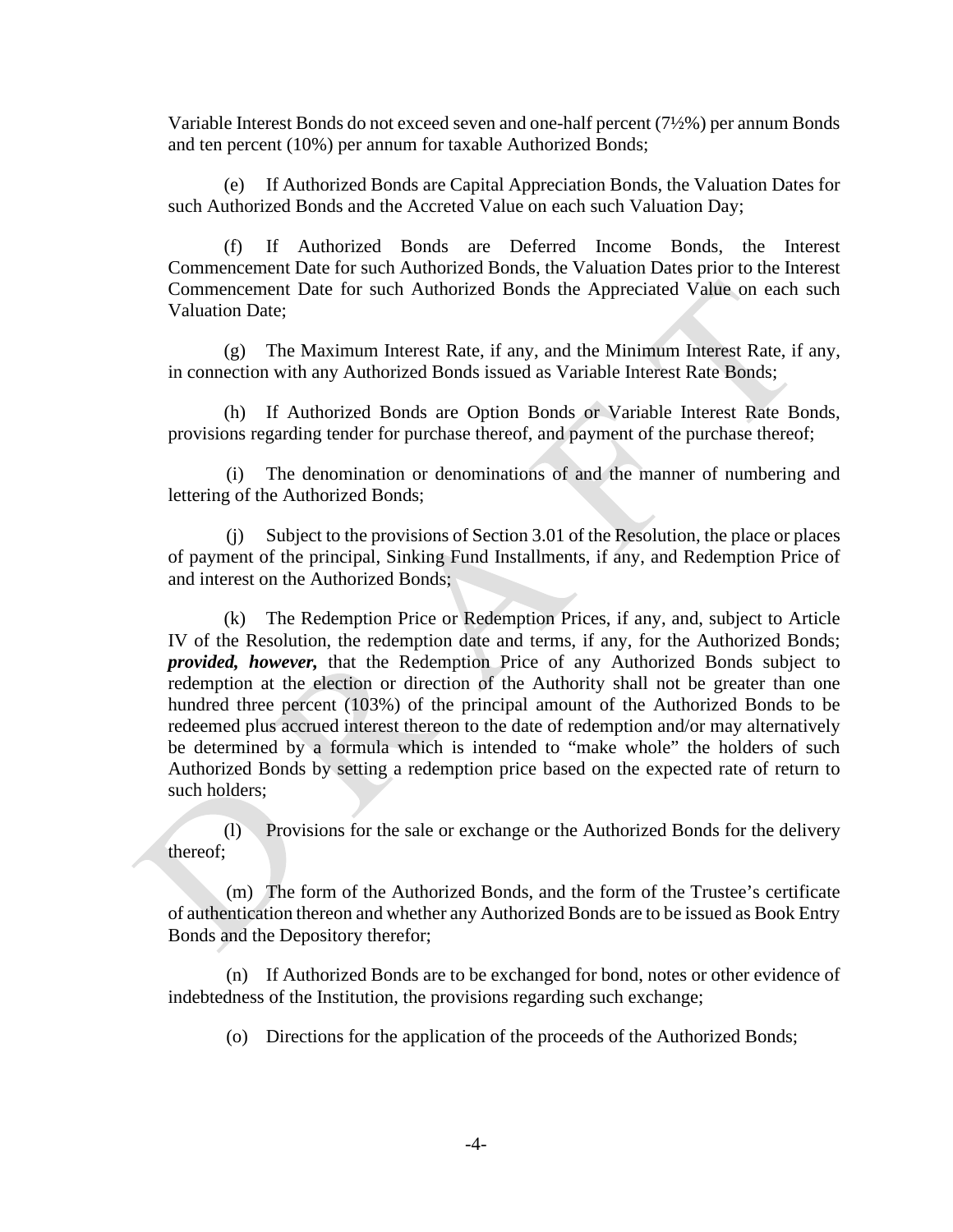(p) The rights and privileges of any insurer that has issued a financial guaranty insurance policy in connection with any such Authorized Bonds, or any provider of a Letter of Credit in connection with such Authorized Bonds;

(q) The series, maturity and specific principal amounts of the bonds that constitute the Refunded Bonds; and

(r) Any other provisions deemed advisable by an Authorized Officer of the Authority not in conflict with the provisions hereof or of the Resolution.

Such Authorized Officer shall execute one or more Bond Series Certificate evidencing determinations or other actions taken pursuant to the authority granted herein or in the Resolution, and any such Bond Series Certificate shall be conclusive evidence of the action or determination of such Authorized Officer as to the matters stated therein.

#### **ARTICLE III.**

#### **FUNDS AND ACCOUNTS; PLEDGE**

**SECTION 3.01. Establishment of Funds and Accounts**. The following funds are hereby established and shall be held and maintained by the Trustee:

> Construction Fund: Project Account; Cost of Issuance Account; and Refunding Account; and Debt Service Fund.

In addition to the funds and accounts established hereby, the Authority may for purposes of internal accounting establish such other funds and accounts as the Authority or the Trustee deems proper or desirable. All money and investments thereof at any time deposited in any fund or account created hereby shall be held in trust solely for the benefit of the Holders of the Authorized Bonds.

**SECTION 3.02. Construction Fund**. As soon as practicable after the delivery of the Authorized Bonds, the Trustee shall deposit in the respective accounts within the Construction Fund the amount required to be deposited therein in accordance with the written direction of the Authority. The disbursement and investment of money in the Construction Fund shall be in accordance with the provisions of the Resolution applicable to Construction Funds; *except* that money in the Refunding Account shall be applied to pay or provide for the payment of the Refunded Bonds in accordance with the written direction of the Authority.

**SECTION 3.03. Debt Service Fund**. The deposit of money to and disbursement and investment of money in the Debt Service Fund shall be in accordance with the provisions of the Resolution applicable to Debt Service Funds.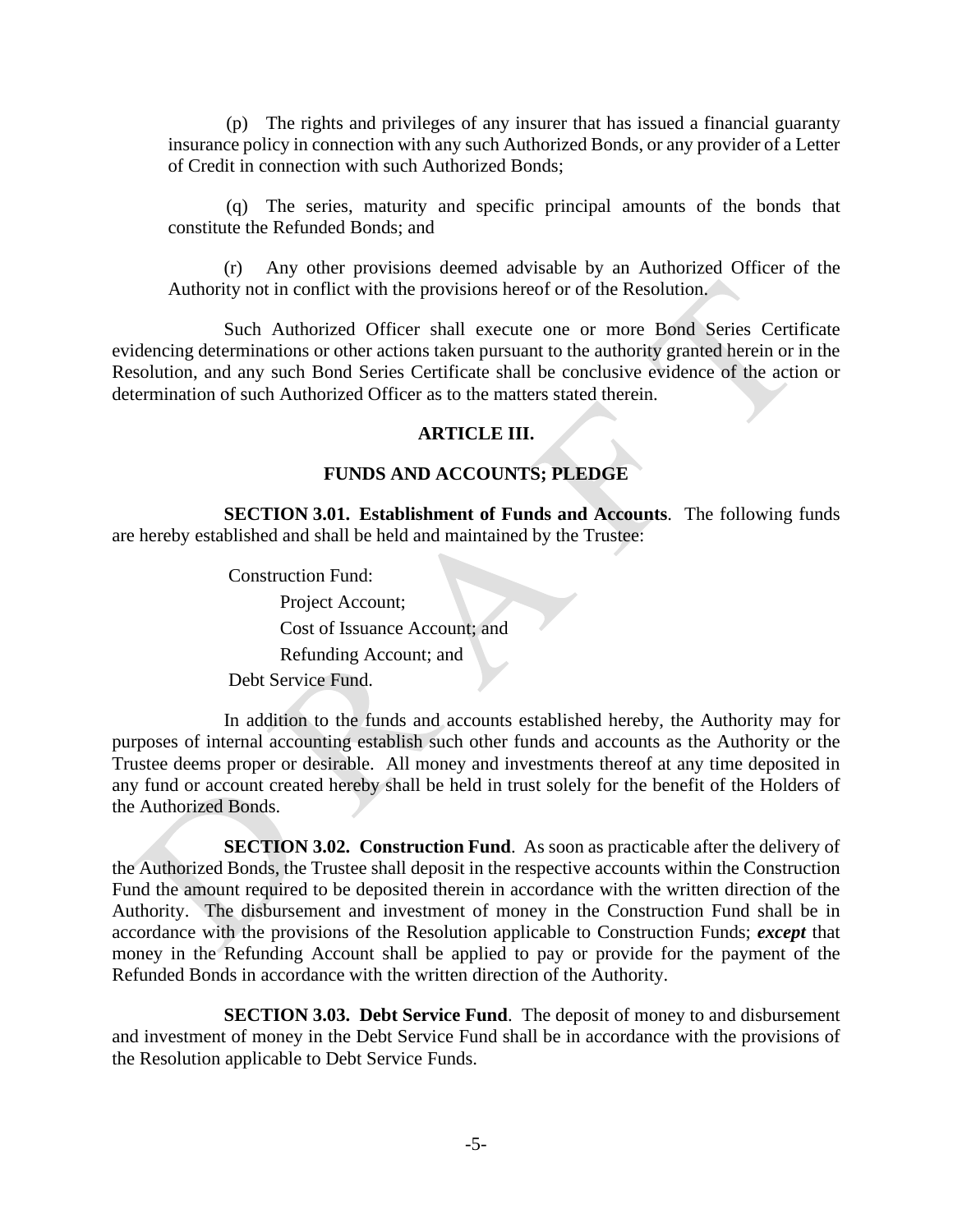#### **ARTICLE IV.**

#### **EXECUTION AND AUTHENTICATION**

**SECTION 4.01. Execution and Authentication.** Pursuant to the provisions of Section 3.04 of the Resolution, the Chair or other Authorized Officer of the Authority is hereby authorized and directed to execute by his or her manual or facsimile signature the Authorized Bonds in the name of the Authority and the corporate seal (or a facsimile thereof) shall be thereunto affixed, imprinted, engraved or otherwise reproduced thereon. The Secretary or an Assistant Secretary of the Authority is hereby authorized and directed to attest by his or her manual or facsimile signature the execution of the Authorized Bonds.

The Trustee is hereby authorized to authenticate by manual or facsimile signature the Authorized Bonds, and deliver the same to or upon the order of the Authority, in such amounts and at such times as provided herein.

**SECTION 4.02. No Recourse on Authorized Bonds.** No recourse shall be had for the payment of the principal, Sinking Fund Installments, if any, or Redemption Price of or interest on the Authorized Bonds or for any claim based thereon or on this Series Resolution against any member, officer or employee of the Authority or any person executing the Authorized Bonds and neither the members of the Authority nor any other person executing the Authorized Bonds of the Authority shall be subject to any personal liability or accountability by reason of the issuance thereof, all such liability being expressly waived and released by every Holder of Authorized Bonds by the acceptance thereof.

### **ARTICLE V.**

### **APPLICATION OF PROCEEDS**

**SECTION 5.01. Application of Proceeds and Deposit of Money.** On the date of delivery of the Authorized Bonds the Trustee shall deposit the proceeds of the sale of the Authorized Bonds in accordance with the Bond Series Certificate executed in connection with the Authorized Bonds or other written instructions of an Authorized Officer of the Authority.

#### **ARTICLE VI.**

#### **SPECIAL COVENANTS**

**SECTION 6.01. Tax Exemption; Rebates.** In order to maintain the exclusion from gross income for purposes of federal income taxation of interest on the Tax Exempt Authorized Bonds, the Authority shall comply with the provisions of the Code applicable to the Tax Exempt Authorized Bonds, including without limitation the provisions of the Code relating to the computation of the yield on investments of the "gross proceeds" of the Tax Exempt Authorized Bonds, as such term is defined for purposes of the Code, reporting of the earnings on such gross proceeds and rebates of earnings on such gross proceeds to the Department of the Treasury of the United States of America. In furtherance of the foregoing, the Authority shall comply with the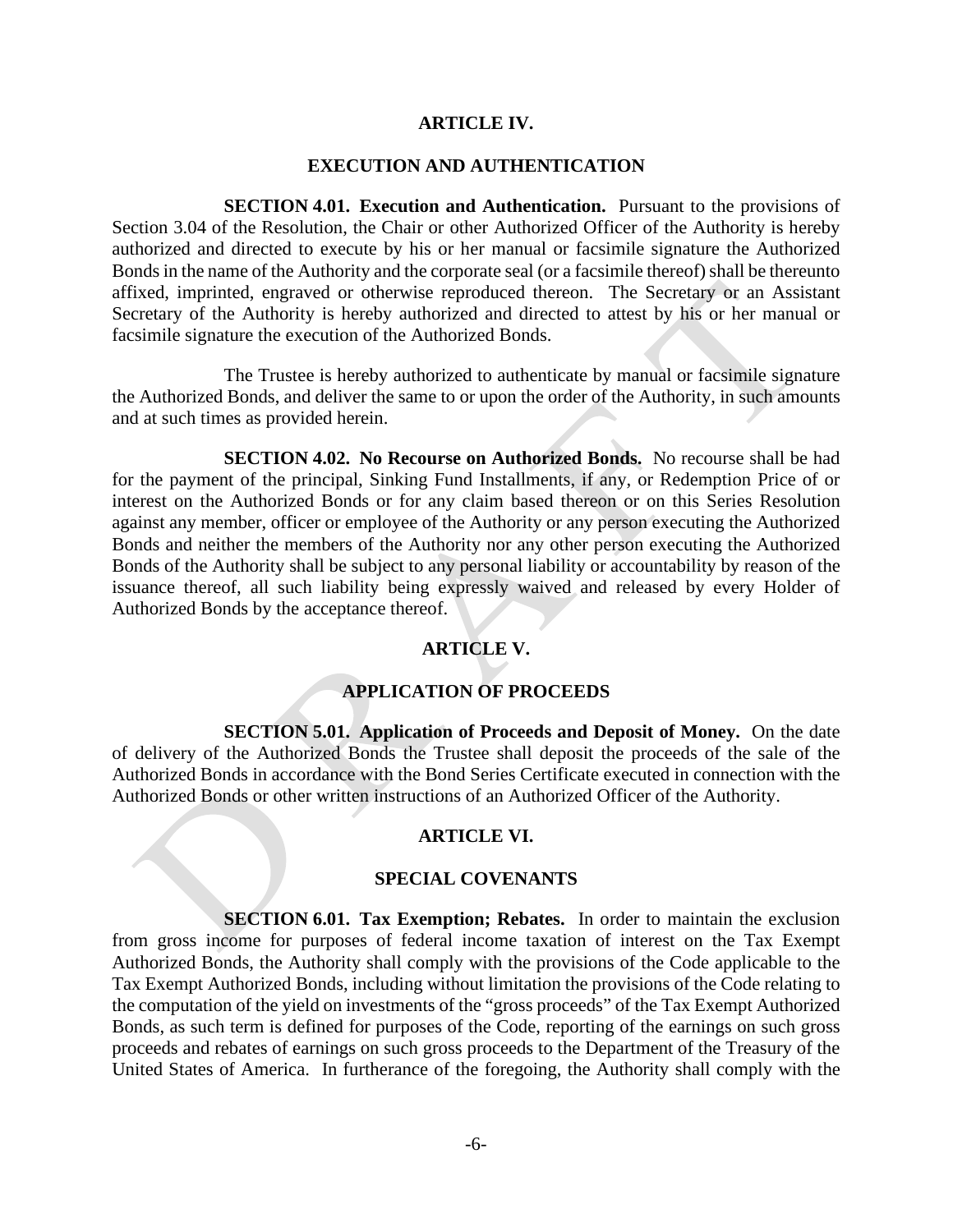provisions of the Tax Certificate and with such written instructions as may be provided by Bond Counsel or a special tax counsel.

The Authority shall not take any action or fail to take any action which would cause the Tax Exempt Authorized Bonds to be "arbitrage bonds" within the meaning of Section 148(a) of the Code; nor shall any part of the proceeds of the Tax Exempt Authorized Bonds or any other funds of the Authority be used directly or indirectly to acquire any securities or obligations the acquisition of which would cause any Tax Exempt Authorized Bond to be an "arbitrage bond" within the meaning of Section 148(a) of the Code.

The Authority shall make any and all payments required to be made to the United States Department of the Treasury in connection with the Tax Exempt Authorized Bonds pursuant to Section 148(f) of the Code from amounts on deposit in the Arbitrage Rebate Fund and available therefor.

**SECTION 6.02. Survival of Covenant.** The obligation of the Authority to comply with the provisions of Section 5.01 hereof with respect to the rebate to the Department of the Treasury of the United States of America relating to the Tax Exempt Authorized Bonds shall remain in full force and effect so long as the Authority shall be required by the Code to rebate such earnings on the gross proceeds of the Authorized Bonds notwithstanding that the Tax Exempt Authorized Bonds have been deemed to be no longer Outstanding.

# **ARTICLE VII.**

# **APPROVAL OF FORM AND AUTHORIZATION OF DOCUMENTS**

**SECTION 7.01. Approval of Bond Purchase Agreement.** The form of the Bond Purchase Agreement relating to the Authorized Bonds, by and between the Authority and the underwriters named therein, as presented at this meeting, is hereby approved. Any Authorized Officer of the Authority is hereby authorized to execute a Bond Purchase Agreement in the name and on behalf of the Authority substantially in such form, with such changes, insertions and omissions as may be approved by said Authorized Officer, including any changes necessary to reflect the delivery of the Authorized Bonds on a forward delivery basis, said execution being conclusive evidence of such approval.

**SECTION 7.02. Official Statement.** (a) The form of a Preliminary Official Statement relating to the Authorized Bonds, as presented at this meeting, is hereby approved. The distribution in connection with the offering and sale of the Authorized Bonds of a Preliminary Official Statement in such form, with such changes, insertions and omissions as an Authorized Officer of the Authority deems advisable, is hereby authorized.

(b) Any Authorized Officer of the Authority is hereby authorized to execute and deliver, in the name and on behalf of the Authority, a final Official Statement relating to the Authorized Bonds in substantially the form of the Preliminary Official Statement, with such changes, insertions and omissions as an Authorized Officer of the Authority deems advisable and to permit the distribution of said Official Statement in connection with the offering and sale of the Authorized Bonds.